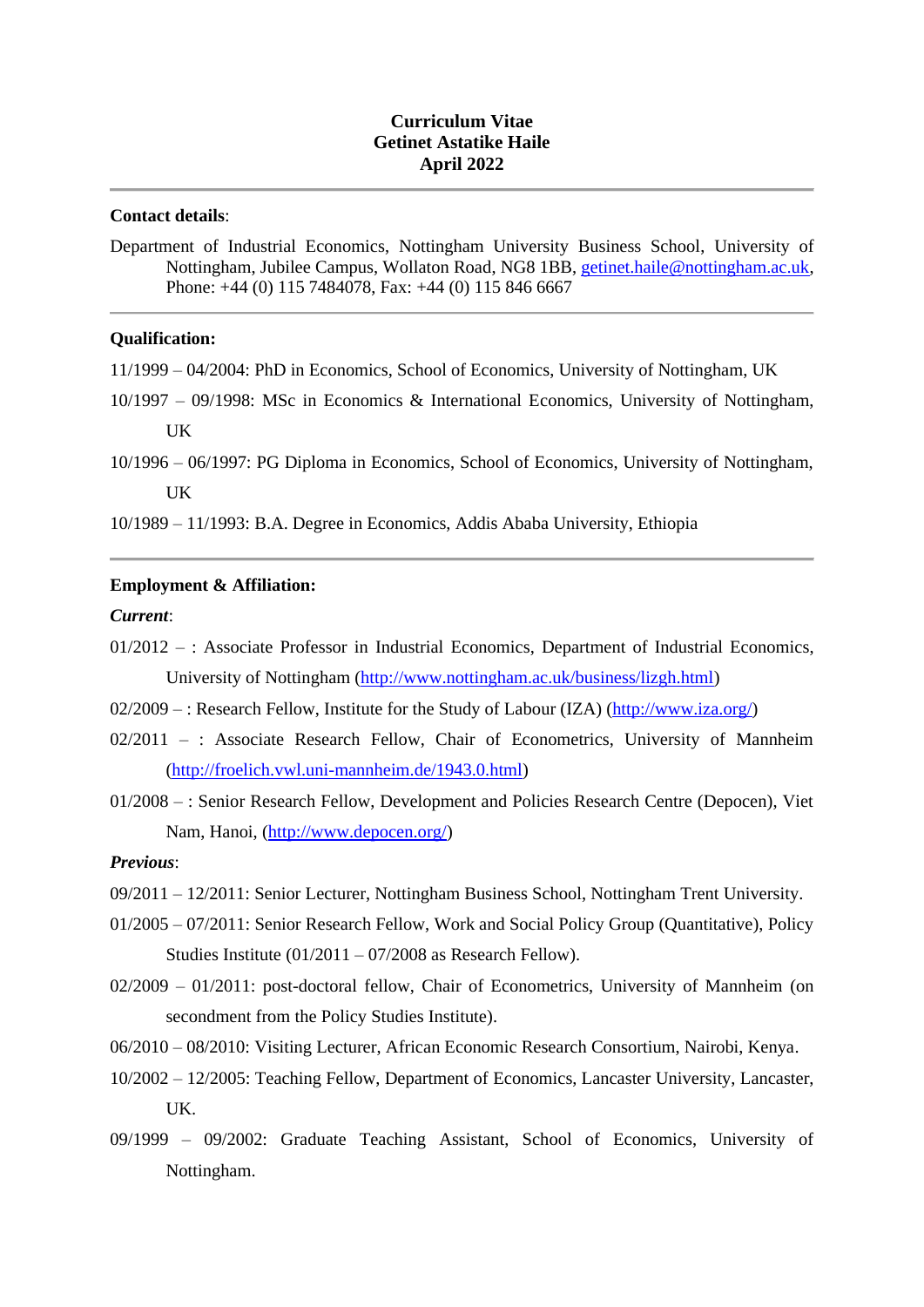09/1998 – 09/1999: Senior Lecturer, Department of Economics, Addis Ababa University.

- 09/1994 09/1996: Lecturer, Department of Economics, Addis Ababa University (initially as Assistant Lecturer).
- 01/1994 08/1994: Research Officer, Research Department, National Bank of Ethiopia

#### **Recent refereed publications:**

- 1. Haile, G. (2021), 'Organisational Accreditation, Workforce Training and Perception of Performance', *Industrial Relations Journal*, 52 (4), 291-314.
- 2. Haile, G. (2021), 'Workplace Disability and Job Satisfaction in Britain: A Co-Worker Test?' *Economic and Industrial Democracy: An International Journal*, [https://doi.org/10.1177/0143831X211014258](https://doi.org/10.1177%2F0143831X211014258)
- 3. Haile, G. (2021), 'Men, Women and Unions', *Industrial Relations Journal*, 52 (3), 201- 217.
- 4. Haile, G. (2021), 'Are high performance work practices compatible with the extending working life agenda?' *Personnel Review*, 51 (1), 176-193.
- 5. Haile, G. (2021), 'A Review of Creating Good Jobs: An Industry Based Approach, edited by Paul Osterman', *International Journal of the Economics of Business*, 28 (2), 329-333.
- 6. Gaggero, A. and Haile, G. (2019), 'Does Class Size Matter in Postgraduate Education?' *Manchester School*, 88 (3), 489-505.
- 7. Haile, G. (2018), 'Intergenerational Mobility in Socio-Economic Status in Ethiopia', *Journal of International Development*, 30 (8),1392-1413.
- 8. Poppe, R., Froelich, M. and Haile, G. (2017), 'School meals and educational outcomes in rural Ethiopia', *Journal of Development Studies*, 55 (8), 1741-1756.
- 9. Haile, G. (2016), 'Union Decline in Britain: Does Gender Have Anything to Do with It', *Scottish Journal of Political Economy*, 64 (1), 25-49.
- 10. Haile, G.; Bryson, A.; White, M. (2015), 'Spillover effects of unionisation on nonmembers' wellbeing', *Labour Economics*, Vol.35, pp. 108-122.
- 11. Haile, G. (2015), 'Workplace job satisfaction Britain: evidence from linked employeremployee data,' *Labour: Review of Labour Economics and Industrial Relations*, 29 (3), 225-242.
- 12. Haile, G.; Srour, I. and Vivarelli, M. (2016), 'Imported technology and manufacturing employment in Ethiopia', *Eurasian Business Review*, 7, 1-23.
- 13. Haile, G. A. (2012), 'Unhappy working with men? Workplace gender diversity and jobrelated wellbeing in Britain', *Labour Economics*, 19, 329-350.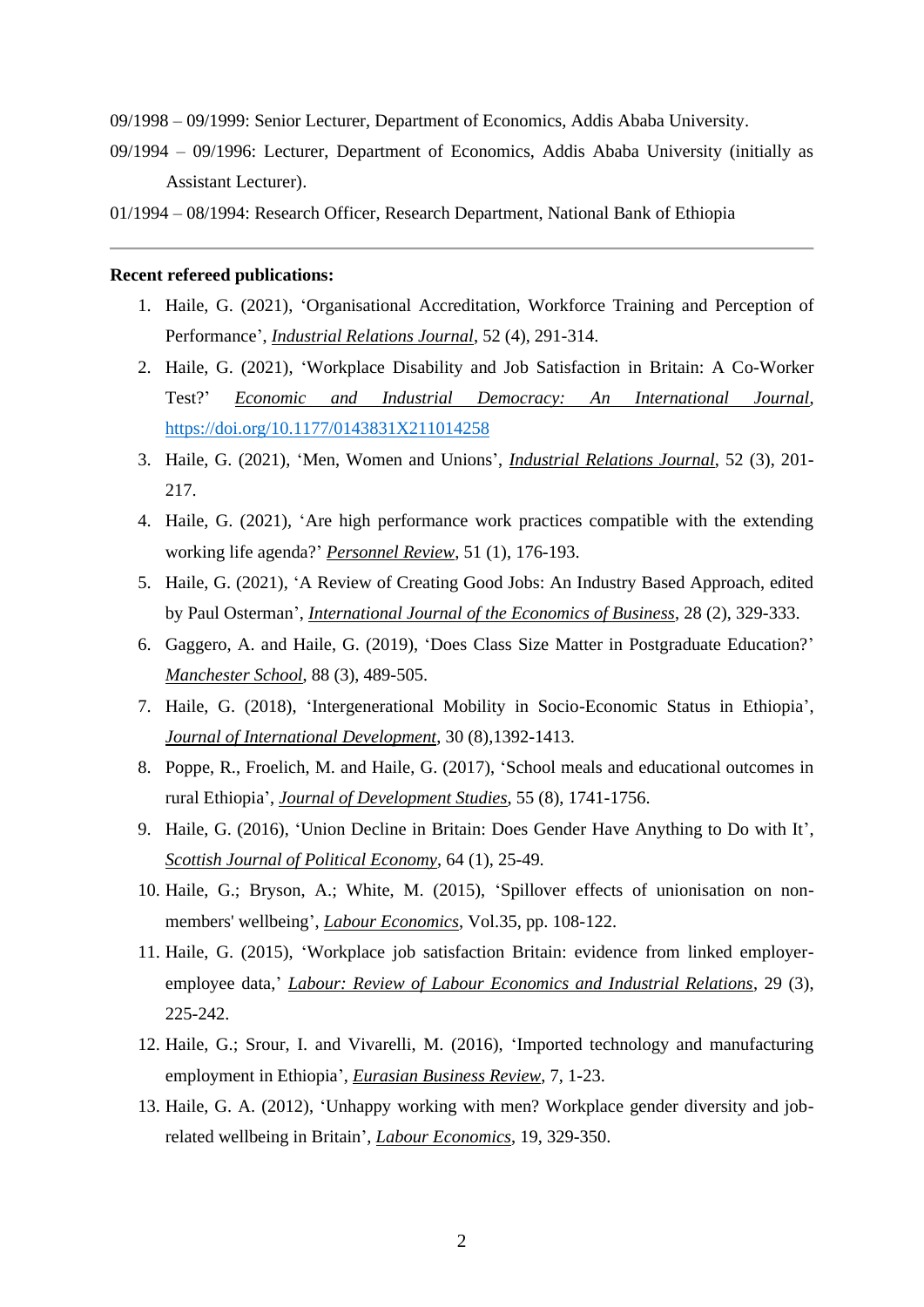- 14. Frolich, M.; Haile, G. (2011), 'Labour Markets in Developing Countries', *Labour Economics*, Vol.18, S2-S6.
- 15. Haile, G.; Haile, B. (2011), 'Child Labour and Schooling in Rural Ethiopia: Is there a trade-off?' *Education Economics*, 20 (4), 365-385.
- 16. Cappellari, L., Dorsett, R. Haile, G. (2010) 'State dependence and unobserved heterogeneity in the employment transitions of the over-50s', *Empirical Economics*, 38 (3), 523.
- 17. Haile, G. & Nguyen, A (2008) 'Determinants of academic attainment in the US: a quantile regression analysis of test scores', *Education Economics*, Vol. 16, No. 1, 29-53
- 18. Haile, G (2008) 'Determinants of Self-employment in Urban Ethiopia', *Ethiopian Journal of Economics*, vol. 17 (2) (previously presented at the 3rd IZA-World Bank Conference on Employment and Development, May 5 - 6 2008, Rabat, Morocco).
- 19. Nguyen, A; Haile, G, and Taylor, J (2005) 'Ethnic and Gender Differences in Intergenerational Mobility: A Study of 26-Year-Olds in the USA', *Scottish Journal of Political Economy*, Vol. 52, No. 4, September 2005.

#### **Selected expert/research reports to external bodies**

- 20. Haile, G., Poppe, R. and Froelich, M. (2011), School Meals Programme in Ethiopia: A Mixed-Methods Based Impact study, Research Report Submitted to the United Nations World Food Programme.
- 21. Haile, G. (2009), Workplace Demographic Diversity and Employee Well-being: a WERS2004 based analysis, research report submitted to the ESRC.
- 22. Bewley, H, Dorsett, R and Haile, G (2007) *The impact of pathways to work,* DWP Research Report No.435, Department for Work and Pensions.
- 23. Dorsett, R, Haile, G and Speckesser, S (2006) *Work-Focused Interviews for Partners (WFIP) and enhanced New Deal for Partners (NDP): Quantitative Impact Assessment*, DWP Research Report No. 352, Department for Work and Pensions.
- 24. Cappellari, L, Dorsett, R and Haile, G (2005) *Labour market transitions among the Over-50s*, DWP Research Report No. 296, Department for Work and Pensions.

## **Teaching experience (selected):**

- 2013 present: Topics in Advanced Econometrics (PhD-level, Nottingham) module convenor.
- 2013 present: Financial Econometrics (MSc-level, Nottingham) module convenor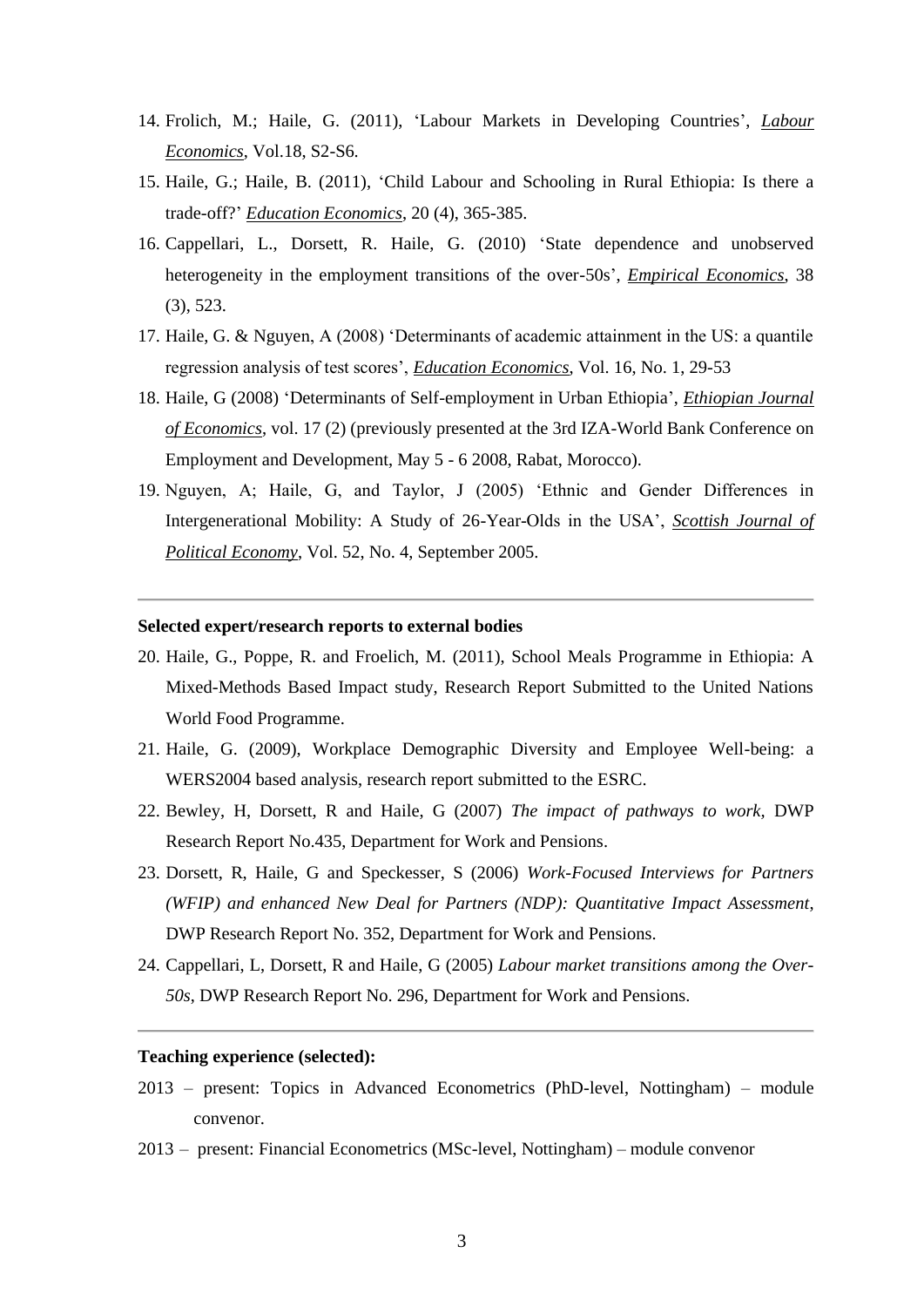- 2014 present: Labour and Personnel Economics (UG-level, Nottingham) module developer and convenor.
- 2021 present: Behavioural Economics & Finance (UG-level, Nottingham) module convenor.
- 2009 2011: Advanced Econometrics (PhD-level, Mannheim)
- 2009 2011: Labour economics (Diploma & UG levels, Mannheim)
- 2010: Labour Economics (PG-level, The African Economic Research Consortium, Nairobi)
- 2010: Graduate Econometrics (Impact Evaluation) (PhD-level, Capacity Building Training, Addis Ababa University).

### **Postgraduate supervision experience**:

- 28 Masters dissertations
- 3 PhD supervision

# **Research related media appearances:**

- The Conversation (2018)
- DW radio Amharic service (2017)
- DW radio Amharic service (2016)
- BBC Radio 4 (2012)
- Forbes Magazine (2012)
- The Conversation (2015)

## **Major conference presentations (selected):**

- Royal Economic Society (2022, 2014, 2007)
- Society of Labour Economists (2022; 2013, 2007, 2005)
- UK Labour Economics Society (WPEG) (2022, 2018, 2014, 2013, 2009)
- European Association of Labour Economists (2017, 2013, 2005)

# **Research and Consultancy projects (selected)**:

- Extending working lives: health and wellbeing implications and facilitators a 3-year (2014 – 2017) ESRC funded research project (Co-Investigator)
- Impact of School Meals Programmes in Ethiopia on Child educational and developmental outcomes (United Nations World Food Programme, UN-WFP, sponsored project) – Completed March 2011 (Principal Investigator)